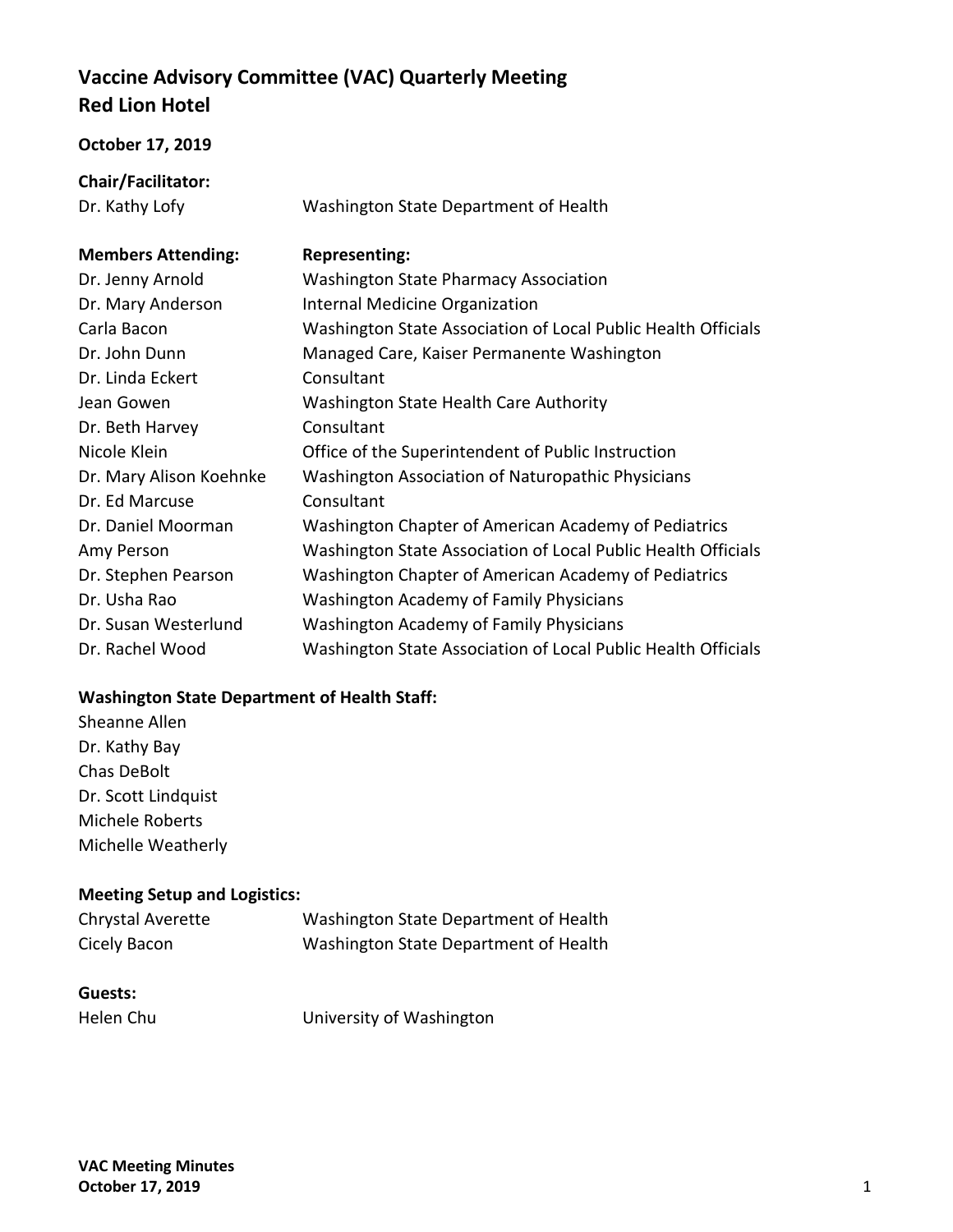| <b>Agenda Item</b>                                                   | <b>Presented Information</b>                                                                                                                                                                                                                                                                                                                                                                                                                                                                                                    | <b>Member Discussion</b> |  |
|----------------------------------------------------------------------|---------------------------------------------------------------------------------------------------------------------------------------------------------------------------------------------------------------------------------------------------------------------------------------------------------------------------------------------------------------------------------------------------------------------------------------------------------------------------------------------------------------------------------|--------------------------|--|
| Welcome,<br>Introductions,<br><b>Announcements</b><br>Dr. Kathy Lofy | VAC Chair gave a statement welcoming members, guests, and the public for<br>attending the meeting and asked them to sign-in, gave an overview of the meeting<br>expectations and processes, including the timing for public comment and notice<br>about room capacity. The chair also introduced presenter, Helen Chu.<br>The chair shared Michelle Weatherly is moving to a different division in DOH and<br>thanked her for work and support. We will miss all her hard work and dedication to<br>the group.                  |                          |  |
| <b>Conflict of Interest</b><br><b>Declaration</b><br>(Handout)       | Ask members if they have any conflicts of interests to declare based on policy<br>statement.<br>None to declare                                                                                                                                                                                                                                                                                                                                                                                                                 |                          |  |
| Michelle Weatherly,<br><b>OICP Senior Policy</b><br>Analyst          |                                                                                                                                                                                                                                                                                                                                                                                                                                                                                                                                 |                          |  |
| <b>Approval of Meeting</b>                                           | Ask members to review and provide feedback or approve.                                                                                                                                                                                                                                                                                                                                                                                                                                                                          |                          |  |
| <b>Minutes</b><br>(Handout)                                          | Correction of Chair: Correction - Kathy Lofy is listed as Chair, however, Scott                                                                                                                                                                                                                                                                                                                                                                                                                                                 |                          |  |
|                                                                      | Lindquist chaired the July meeting.                                                                                                                                                                                                                                                                                                                                                                                                                                                                                             |                          |  |
| <b>All Members</b>                                                   | Approved                                                                                                                                                                                                                                                                                                                                                                                                                                                                                                                        |                          |  |
| <b>OICP General Update</b>                                           | <b>OICP General Update highlights:</b>                                                                                                                                                                                                                                                                                                                                                                                                                                                                                          |                          |  |
| (Handout)                                                            | Preparing for legislative session or budget process. The Department does not have<br>any proposed immunization legislation for the upcoming session.                                                                                                                                                                                                                                                                                                                                                                            |                          |  |
| <b>Michele Roberts, OICP</b>                                         |                                                                                                                                                                                                                                                                                                                                                                                                                                                                                                                                 |                          |  |
| <b>Director</b>                                                      | Focusing on compliance in schools, 7% of kindergartners are out of compliance for<br>immunizations.                                                                                                                                                                                                                                                                                                                                                                                                                             |                          |  |
|                                                                      | The agency has a budget request for the Governor's budget. The request is for<br>funding for school nurses to help focus on compliance in schools and additional<br>funding for the Immunization Information System (IIS) school module.                                                                                                                                                                                                                                                                                        |                          |  |
|                                                                      | Implementation of SB1638 has occurred. Currently we're working with State Board<br>of Health (SBOH) on revised rules which clarified there is no longer a 30 day grace<br>period for children to get vaccine documentation in to schools on the first day of<br>attendance. There are two exceptions for children in foster care and children<br>experiencing homelessness. This also does not apply to the military families. There is<br>more detail in handouts, but this will be effective beginning school year 2020-2021. |                          |  |
|                                                                      | Question to members - Any implementation challenges?<br>The first couple of days of school is a challenge for schools. School funding<br>$\bullet$<br>depends on student attendance during the first days of school. The schools<br>are also balancing many other issues.<br>Question from member: who should we focus on? The more pre-work we<br>can do will help. Kindergarten and $7^{th}$ graders. $8^{th}$ -12 <sup>th</sup> graders are<br>grandfathered in regarding the Tdap recommendations.                          |                          |  |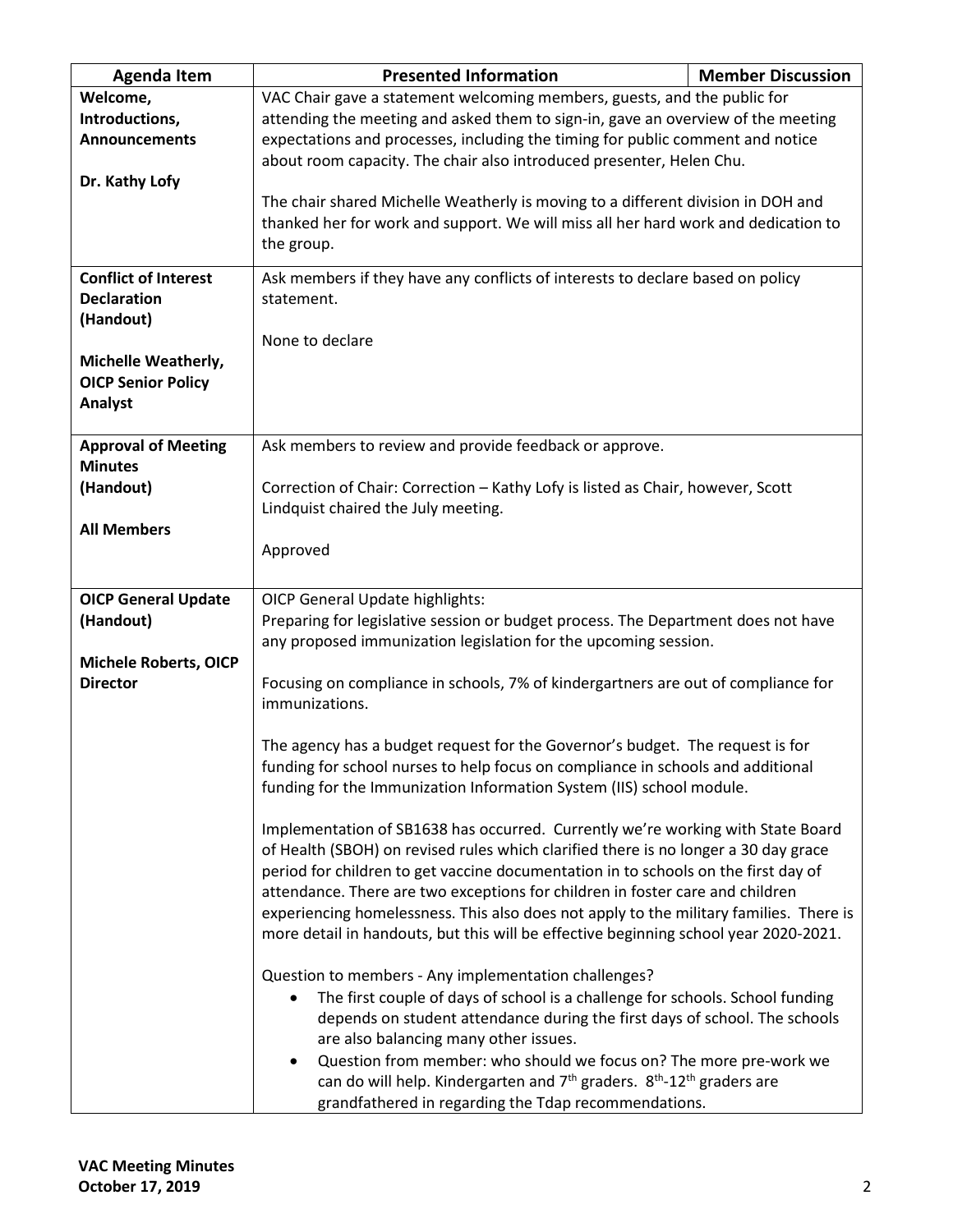| <b>Agenda Item</b> | <b>Presented Information</b>                                                                                                                                            | <b>Member Discussion</b>                                                                                                                                                                                                               |  |
|--------------------|-------------------------------------------------------------------------------------------------------------------------------------------------------------------------|----------------------------------------------------------------------------------------------------------------------------------------------------------------------------------------------------------------------------------------|--|
|                    | Large volume of questions from practitioners about the new law, what to<br>$\bullet$                                                                                    |                                                                                                                                                                                                                                        |  |
|                    | expect, when, and how to handle.                                                                                                                                        |                                                                                                                                                                                                                                        |  |
|                    | Suggestion by member to implement targeted messaging to health care                                                                                                     |                                                                                                                                                                                                                                        |  |
|                    | providers on EHB 1638 and rules, including Tdap.                                                                                                                        |                                                                                                                                                                                                                                        |  |
|                    | Suggestion by member to offer continuing education and partner with WAFP<br>$\bullet$<br>and WAAP on presentations at continuing medical education (CME) events.        |                                                                                                                                                                                                                                        |  |
|                    | Suggestion for a debrief on what worked and what didn't so we can apply                                                                                                 |                                                                                                                                                                                                                                        |  |
|                    | lessons learned to future school rule changes.                                                                                                                          |                                                                                                                                                                                                                                        |  |
|                    | Confusion around the exemption type. One example is a parent with a<br>$\bullet$                                                                                        |                                                                                                                                                                                                                                        |  |
|                    | philosophical exemption and having to move to a different type of                                                                                                       |                                                                                                                                                                                                                                        |  |
|                    | exemption.                                                                                                                                                              |                                                                                                                                                                                                                                        |  |
|                    | This is a big question and concern with providers and parents.<br>$\circ$                                                                                               |                                                                                                                                                                                                                                        |  |
|                    | judgement.                                                                                                                                                              | Medical exemption is up to the provider and their medical<br>$\circ$                                                                                                                                                                   |  |
|                    | Religious exemption is an option for parents which is based<br>$\circ$                                                                                                  |                                                                                                                                                                                                                                        |  |
|                    | parent/patient. The provider's role is to give education.                                                                                                               |                                                                                                                                                                                                                                        |  |
|                    | Had to be clear about what the roles are – not the job of schools or<br>$\circ$                                                                                         |                                                                                                                                                                                                                                        |  |
|                    | providers to assess religious beliefs.                                                                                                                                  |                                                                                                                                                                                                                                        |  |
|                    | Over 300 registered for a webinar regarding the law change.<br>$\circ$                                                                                                  |                                                                                                                                                                                                                                        |  |
|                    | many of the concerns.                                                                                                                                                   | There has been a lot of questions regarding religious exemptions. DOH is keeping up<br>the FAQ (https://www.doh.wa.gov/CommunityandEnvironment/Schools/<br>Immunization/ExemptionLawChange/ExemptionLawFAQs) on our website to address |  |
|                    | Rulemaking changes for the next school year:                                                                                                                            |                                                                                                                                                                                                                                        |  |
|                    | The 2019 ACIP schedule has been implemented, Tdap is required at age 11<br>and the requirement is moving from $6th$ grade to $7th$ grade because there is a             |                                                                                                                                                                                                                                        |  |
|                    | lot of children out of compliance.                                                                                                                                      |                                                                                                                                                                                                                                        |  |
|                    | Students will be required to turn in medically verified immunization records<br>for 2020-2021 school year.                                                              |                                                                                                                                                                                                                                        |  |
|                    | Discussion regarding the California new law around medical exemptions to address                                                                                        |                                                                                                                                                                                                                                        |  |
|                    | some of the challenges that state has had around medical exemptions, including                                                                                          |                                                                                                                                                                                                                                        |  |
|                    | selling of exemptions and healthcare providers signing a large number of medical                                                                                        |                                                                                                                                                                                                                                        |  |
|                    | exemptions. Michele will work to learn more about the final California bill and their<br>implementation plans. WA law is broad around medical exemptions and a provider |                                                                                                                                                                                                                                        |  |
|                    | would be only investigated if there was a report to the healthcare provider licensing                                                                                   |                                                                                                                                                                                                                                        |  |
|                    | program at the Department. The new California Law will require public health review                                                                                     |                                                                                                                                                                                                                                        |  |
|                    | of some medical exemptions. In West Virginia and Arkansas, there is some review of                                                                                      |                                                                                                                                                                                                                                        |  |
|                    | exemptions is by the local health officers. Also in California there were providers in                                                                                  |                                                                                                                                                                                                                                        |  |
|                    | other states signing large number of exemptions. For exemptions in Washington,<br>state law already says must be signed by a WA health care practitioner.               |                                                                                                                                                                                                                                        |  |
|                    |                                                                                                                                                                         |                                                                                                                                                                                                                                        |  |
|                    | Our office participated in three state audits this year. State audit on universal                                                                                       |                                                                                                                                                                                                                                        |  |
|                    | vaccine account: there is one follow-up suggestion regarding tracking on receipt of                                                                                     |                                                                                                                                                                                                                                        |  |
|                    | vaccine for frozen vaccines. Findings from the audit are also in your packet.                                                                                           |                                                                                                                                                                                                                                        |  |
|                    | State audit on federal funds is in progress.                                                                                                                            |                                                                                                                                                                                                                                        |  |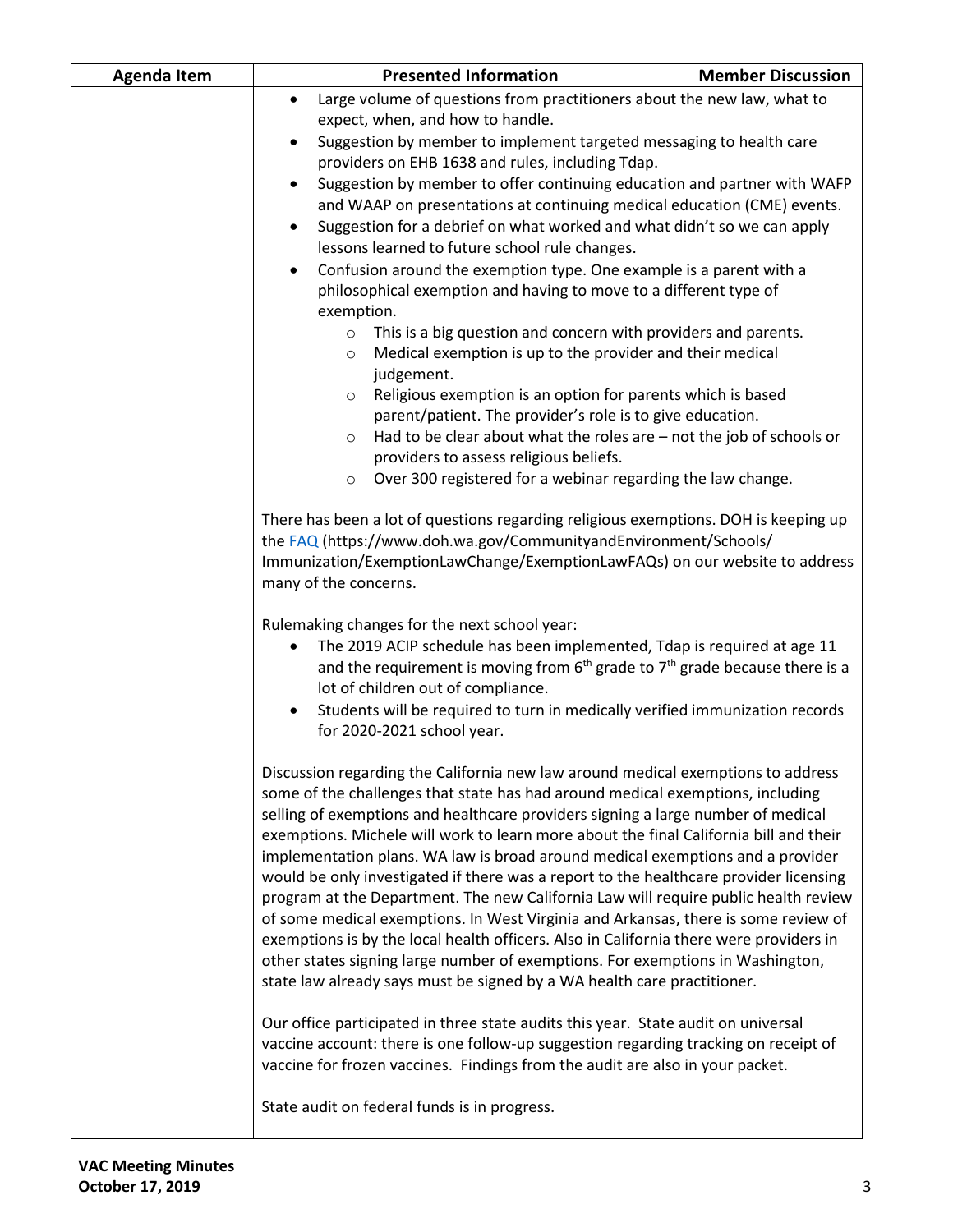| <b>Agenda Item</b>                               | <b>Presented Information</b>                                                                                                                                               | <b>Member Discussion</b> |  |
|--------------------------------------------------|----------------------------------------------------------------------------------------------------------------------------------------------------------------------------|--------------------------|--|
|                                                  | School immunization audit for school compliance should be out this fall. It looked at                                                                                      |                          |  |
|                                                  | 4 school districts that had high compliance rates and 4 school districts that have low                                                                                     |                          |  |
|                                                  | compliance rates. Information will be shared after publication.                                                                                                            |                          |  |
|                                                  |                                                                                                                                                                            |                          |  |
| <b>Member Updates</b>                            | Members shared the following:                                                                                                                                              |                          |  |
|                                                  | None.                                                                                                                                                                      |                          |  |
|                                                  |                                                                                                                                                                            |                          |  |
| <b>Vaccine Supply and</b>                        | The FY2019 Adult vaccine program close-out has happened. We receive about<br>$\bullet$                                                                                     |                          |  |
| <b>Distribution</b>                              | \$1.2 million and all but \$12.56 was spent; a large portion of money was used for                                                                                         |                          |  |
|                                                  | outbreak response.                                                                                                                                                         |                          |  |
| <b>Sheanne Allen</b>                             | FluMist production is down and we have only 500 doses left. We planned for<br>٠                                                                                            |                          |  |
|                                                  | 20,000, but our allocation was cut down to 6,000 doses.                                                                                                                    |                          |  |
|                                                  | Partnering with PHSKC and Spokane for vaccine strategies for Hep A outbreak<br>٠                                                                                           |                          |  |
|                                                  | response and prevention webinar on Oct 30. More information to follow.                                                                                                     |                          |  |
|                                                  | Vaccines Twinrix-not on allocation; Vaqta/Havrix- on allocation<br>$\bullet$<br>GSK requested to review our vaccine choice and process; information gathering<br>$\bullet$ |                          |  |
|                                                  | and review will take place. Future conversations with VAC will take place.                                                                                                 |                          |  |
|                                                  | New vaccine ordering sets are taking place.<br>$\bullet$                                                                                                                   |                          |  |
|                                                  |                                                                                                                                                                            |                          |  |
|                                                  | Member question: heard that one of the hospitals was out of flu vaccine for their                                                                                          |                          |  |
|                                                  | employees and had trouble getting vaccine from the manufacturers. Any information                                                                                          |                          |  |
|                                                  | about that? Michele or Sheanne will follow up.                                                                                                                             |                          |  |
| <b>Advisory Committee</b>                        | $\bullet$                                                                                                                                                                  |                          |  |
| on Immunization                                  | ACIP meeting is next week. There are some updates and recommendations for<br>Tdap for adults. There is not a lot of voting happening this meeting.                         |                          |  |
| <b>Practices Updates</b>                         | ACIP response to the SBOH on pertussis vaccine was reviewed.<br>$\bullet$                                                                                                  |                          |  |
|                                                  | Discussed the possibility of getting a SharePoint site for decision making tools.<br>٠                                                                                     |                          |  |
| Dr. Kathy Bay,                                   | VAC members felt the idea of a repository for information might be helpful.                                                                                                |                          |  |
| Manager, Clinical,                               | Kathy Bay to explore possibility.                                                                                                                                          |                          |  |
| Quality, Epidemiology,                           |                                                                                                                                                                            |                          |  |
| and School Section<br><b>Vaccine Preventable</b> | <b>Update of Measles cases</b>                                                                                                                                             |                          |  |
| <b>Disease Surveillance</b>                      | Jan 1-Oct 8, 2019, 1250 cases reported by 31 states. 1212 U.S. residents and<br>$\circ$                                                                                    |                          |  |
| Update                                           | 38 foreign visitors                                                                                                                                                        |                          |  |
|                                                  | 93% are outbreak related/75% are related to NY and NYC outbreak<br>O                                                                                                       |                          |  |
| <b>Chas DeBolt, Senior</b>                       | 10% hospitalized<br>O                                                                                                                                                      |                          |  |
| Epidemiologist                                   | Genotypes D8 and B3<br>O                                                                                                                                                   |                          |  |
|                                                  | 6% of cases were internationally imported; top 3 countries include<br>$\circ$                                                                                              |                          |  |
| (Presentation)                                   | Philippines, Ukraine, and Israel<br>In WA 2019, 86 confirmed cases reported; 72 in Clark and 14 in Puget Sound<br>O                                                        |                          |  |
|                                                  | outbreak. Measles costs: \$1.1 million cost to DOH and \$800K for Clark                                                                                                    |                          |  |
|                                                  | County. This does not account for burden on schools, private businesses,                                                                                                   |                          |  |
|                                                  | other local health, etc. Impact is huge when there are outbreaks.                                                                                                          |                          |  |
|                                                  |                                                                                                                                                                            |                          |  |
|                                                  | <b>Measles elimination</b>                                                                                                                                                 |                          |  |
|                                                  | Elimination: interruption of year-round transmission<br>$\circ$                                                                                                            |                          |  |
|                                                  | Does not imply zero incidence<br>$\circ$<br>Measured by the duration of the outbreak, not the number of cases<br>$\circ$                                                   |                          |  |
|                                                  |                                                                                                                                                                            |                          |  |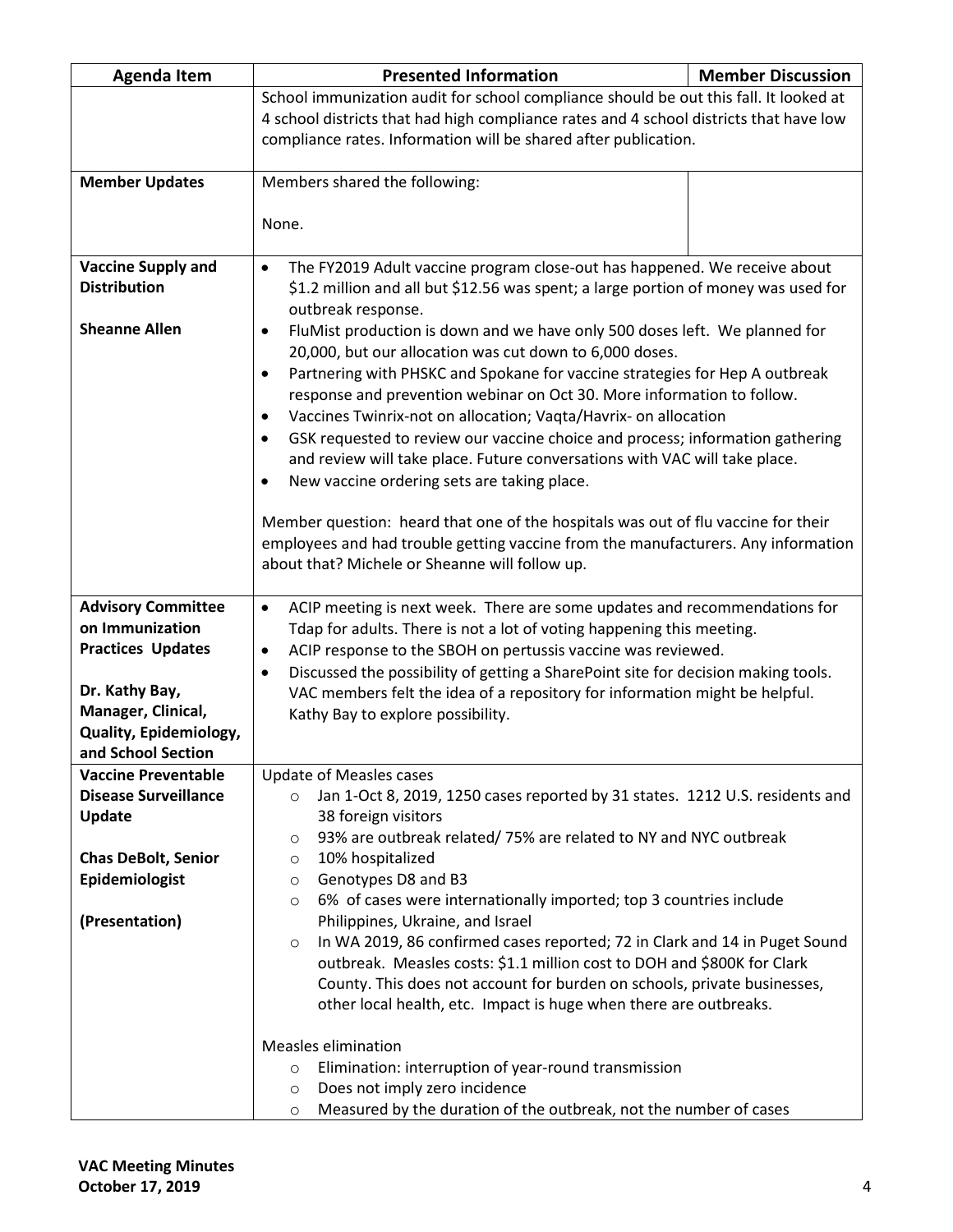| <b>Agenda Item</b>          |                      | <b>Presented Information</b>                                                                                                         | <b>Member Discussion</b> |  |
|-----------------------------|----------------------|--------------------------------------------------------------------------------------------------------------------------------------|--------------------------|--|
|                             | O                    | Elimination has been attempted 3 times in U.S. (1966-1970, 1978-1988,                                                                |                          |  |
|                             |                      | 1996-2000)                                                                                                                           |                          |  |
|                             | $\circ$              | Lesson learned created strategy leading to elimination in 2000                                                                       |                          |  |
|                             | $\circ$              | Elimination achieved and sustained by having >90% for 2 doses of MMR and                                                             |                          |  |
|                             |                      | strong public health infrastructure                                                                                                  |                          |  |
|                             | Mumps                |                                                                                                                                      |                          |  |
|                             | $\circ$              | Jan 2016-June 2017 health departments reported 150 outbreaks with >9,000                                                             |                          |  |
|                             |                      | cases                                                                                                                                |                          |  |
|                             | O                    | Reported from 37 states and DC (75 universities, 19 schools, 48 community)                                                           |                          |  |
|                             | $\circ$              | 70% of cases were fully vaccinated                                                                                                   |                          |  |
|                             | $\circ$              | 2 in 3 pediatric cases were fully vaccinated                                                                                         |                          |  |
|                             | $\circ$              | ACIP recommendations for use of 3rd dose of MMR vaccine during outbreak                                                              |                          |  |
|                             |                      | for persons at increased risk                                                                                                        |                          |  |
|                             | $\circ$              | IG testing should not be used to assess presumptive immunity for mumps-<br>positive immunity does not indicate protection from mumps |                          |  |
|                             | $\circ$              |                                                                                                                                      |                          |  |
|                             |                      | The isolation period for a case that does not parotitis is 5 days after first<br>onset of symptoms                                   |                          |  |
|                             | O                    | The isolation period with a case with parotitis is 5 days after swelling onset                                                       |                          |  |
|                             | $\circ$              | In patients with no symptoms but tested positive; IgM+ isolation not                                                                 |                          |  |
|                             |                      | recommended, if buccal PCR+ isolate 5 days after buccal swab                                                                         |                          |  |
|                             |                      |                                                                                                                                      |                          |  |
|                             | Hep A                |                                                                                                                                      |                          |  |
|                             |                      | Hep A cases in WA YTD is 75 cases reported with 37 (49%) and 0 deaths<br>$\circ$                                                     |                          |  |
|                             | $\circ$              | Spokane and King County have majority of cases (89%)- 41 confirmed cases                                                             |                          |  |
|                             |                      | in Spokane since April 2019 and 26 confirmed cases in King (5-16 are<br>normally reported annually).                                 |                          |  |
|                             | $\circ$              | Cases from 2009-2018 is under 50 cases                                                                                               |                          |  |
|                             | $\circ$              | High risk factors include international travel, reduce sanitation, shared drug                                                       |                          |  |
|                             |                      | paraphernalia, multiple sex partners, unstable housing, MSM, clotting                                                                |                          |  |
|                             |                      | disorders, chronic liver disease, homelessness, Hep A carriers                                                                       |                          |  |
|                             | $\circ$              | Hep A vaccine effectiveness after a single dose of Hep A is up to 95%                                                                |                          |  |
|                             |                      | effective and offers protection for up to 11 years and shown to successfully                                                         |                          |  |
|                             |                      | control outbreaks                                                                                                                    |                          |  |
| Seattle Flu Study -         |                      | Seattle Flu Study - Dr. Helen Chu - Infectious Disease at                                                                            |                          |  |
| Presentation                |                      | UW (please see slides)                                                                                                               |                          |  |
|                             |                      |                                                                                                                                      |                          |  |
| <b>Helen Chu</b>            |                      | Dr. Chu presented on the Seattle Flu Study                                                                                           |                          |  |
|                             | (www.seattleflu.org) |                                                                                                                                      |                          |  |
|                             |                      | Member were interested in this being a future                                                                                        |                          |  |
|                             |                      | agenda item - come back next year.                                                                                                   |                          |  |
| <b>HPV Work Group:</b>      |                      | Discussed the possibility of having a SharePoint site to                                                                             | Action items: Group      |  |
| <b>Decision Making Tool</b> |                      | gather resources and materials for clinical decision making                                                                          | currently reviewing      |  |
|                             |                      | aid. This tool will reflect the 27-45 year old population for                                                                        | examples. Plan for       |  |
|                             | <b>HPV</b> vaccine   |                                                                                                                                      | next meeting in          |  |
|                             |                      |                                                                                                                                      | November has been        |  |
|                             |                      | Dr. Eckert reported there is some work at the national level                                                                         | delayed due to           |  |
|                             |                      | by CDC and also OB/GYN leadership associations to create                                                                             | pending guidance         |  |